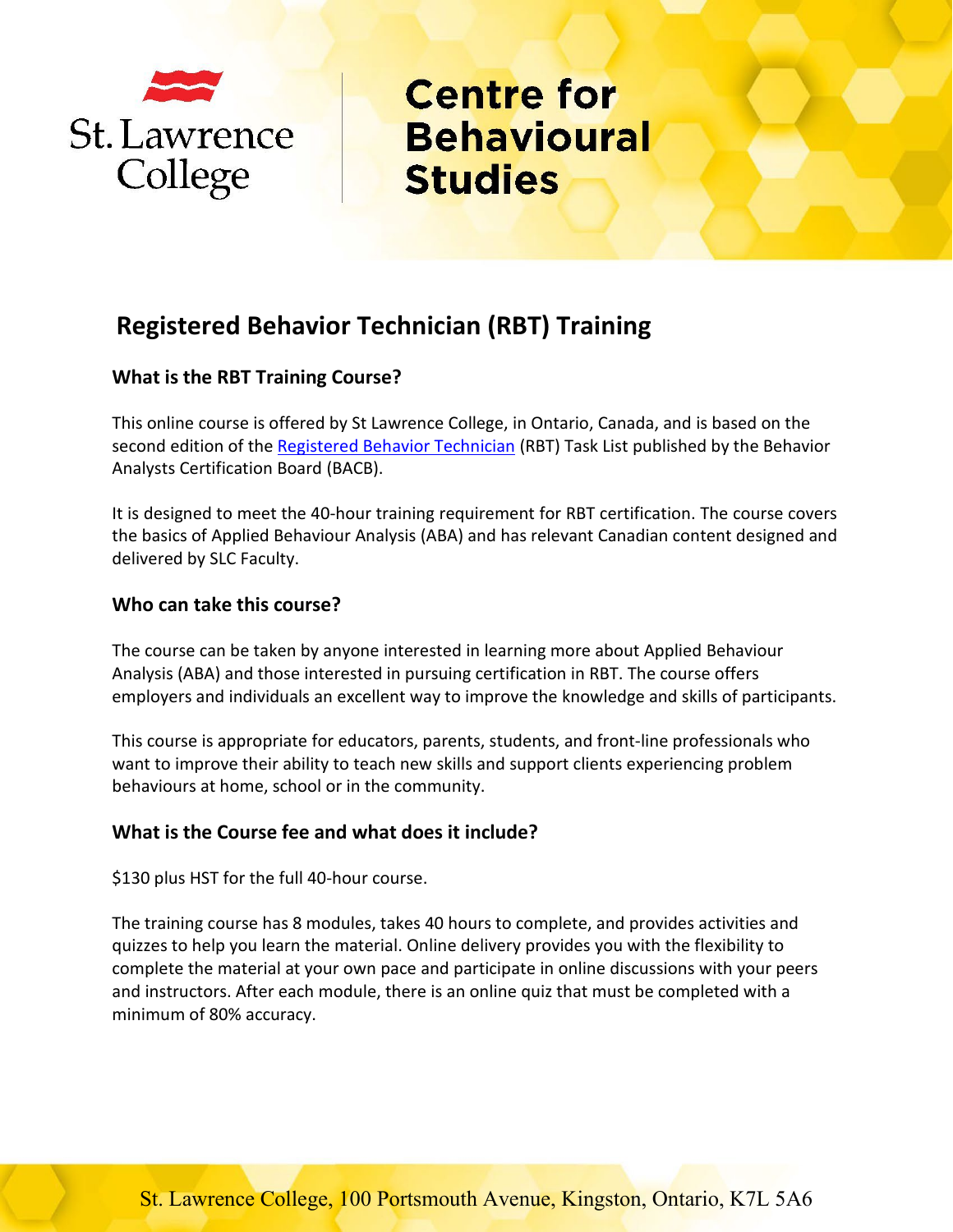

### **What are the benefits of taking this online course?**

It is an excellent way to learn about ABA. It is the first step towards achieving RBT certification, however many participants complete the course to improve their knowledge of ABA and their ability to support individuals in daily activities.

### **What is next after I complete the online course?**

For some participants, completing the 40-hour training meets their needs. For other participants, the goal is to become a certified RBT. In this case, the next step is to complete a **Competency Assessment Course** and then sit for the exam with the BACB. SLC offers the competency assessment between the months of September and June.

### **What is the RBT Certification?**

The Registered Behaviour Technician® (RBT®) is a paraprofessional certification in behaviour analysis.

RBTs assist in delivering behavior analysis services and practice under the direction and close supervision of an RBT Supervisor who is responsible for all work RBTs perform.

### **Why pursue RBT?**

The following is from the [BACB website in the US](https://www.bacb.com/wp-content/uploads/2022/01/RBTHandbook_220112.pdf) retrieved Jan 20, 2022

"Why Should You Become an RBT? There are many benefits to obtaining RBT certification, including:

- It shows that you have met certain requirements that are critical in delivering behavior analysis services.
- It provides increased consumer protection since you must meet certain eligibility (e.g., pass a background check, meet certain knowledge requirements) and maintenance (e.g., receive ongoing supervision, adhere to an ethics code) requirements to obtainand maintain certification.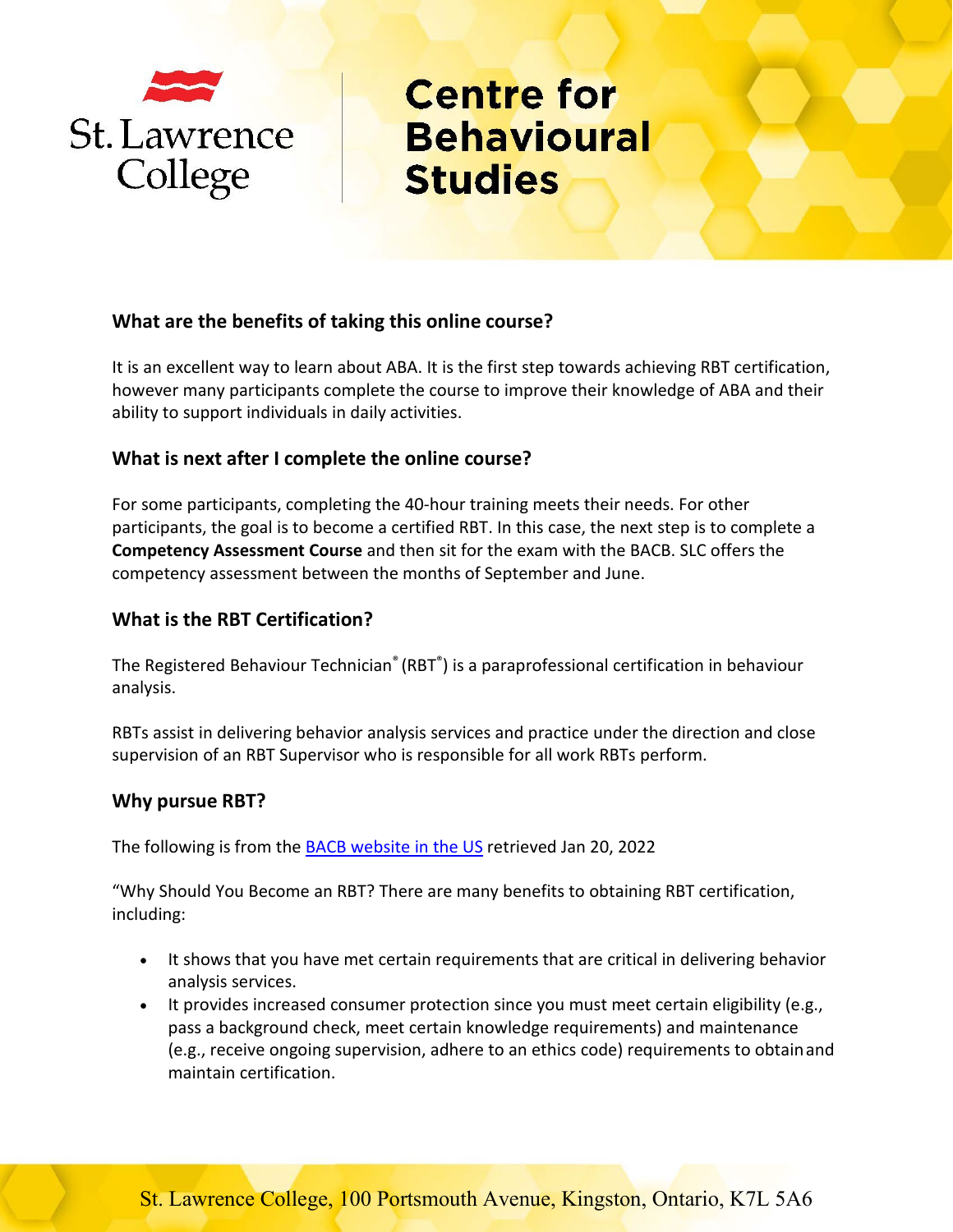

- It makes it easier for employers, funders, consumers, etc. to verify that you have certain knowledge, skills, and abilities; have appropriate oversight; and are not under disciplinary sanctions.
- It is a widely recognized and respected credential since it is offered by the BACB, the nation's first organization to certify behavior analysis professionals."

### **How do I pursue the RBT Certification?**

First, you must successfully complete the SLC RBT course. Then, you request a **Competency Assessment Course** through the Centre for Behavioural Studies (CBS) at SLC. Once successfully completed, you apply to write the RBT exam through the BACB.

Note: When you apply to take the exam, you will need to identify a person who will meet your ongoing supervision requirements after certification.

You must have a suitable supervisor prior to completing the application.

The BACB RBT credential requires applicants to meet minimum age and education standards (18 years old with a high school diploma), obtain 40 hours of acceptable training, successfully complete a competency assessment, obtain a criminal background check and pass the RBT examination administered by BACB at a Pearson Testing Centre

The [RBT Certification](https://www.bacb.com/rbt/) is administered by the Behavior Analyst Certification Board [\(BACB\)](https://www.bacb.com/) in the USA.

### **What are our fees at St Lawrence College?**

RBT Course: \$130 plus HST

Competency Assessment Course: \$250 plus HST